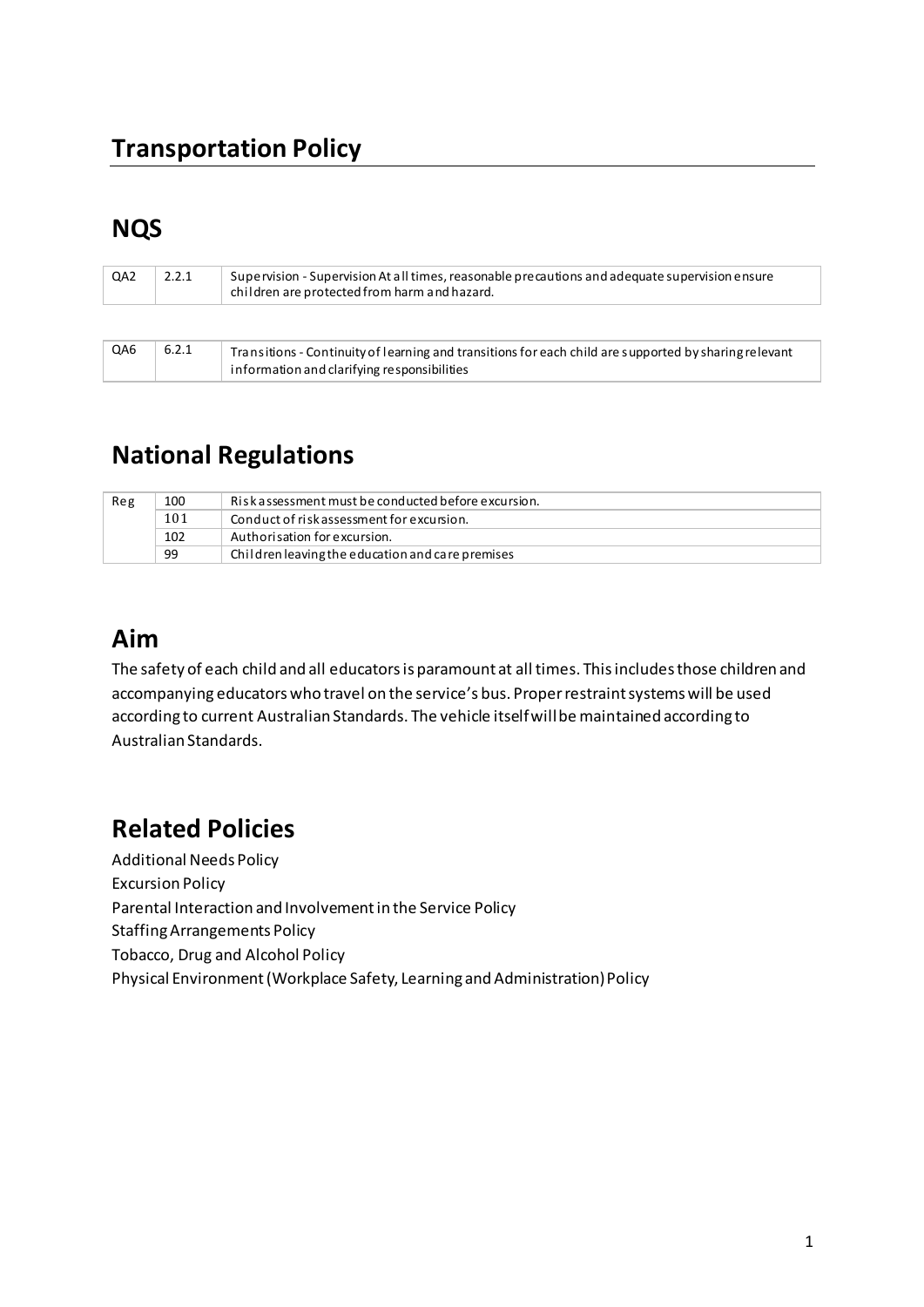## **Implementation**

The guidelines in the Transportation Policy will be used to educate children, families and the community on safely transporting children, road and pedestrian safety.

Educators will assist motor vehicle drivers and bus drivers to ensure each child is transported safely at all times. The service understands that the driver maintains ultimate responsibility for road safety and ensuring each child is properly seated and restrained. All educators, however, have an equal responsibility to assist the driver and check that each child is seated and restrained appropriately using the following guidelines. Under no circumstances will any child be transported if all of the following guidelines are not met.

## **General Transport Guidelines**

- Smoking of any substance, the intake of alcohol or the use of any illegal substance by any individual while involved with the transportation of children is prohibited. Educators will refer to the service's Tobacco, Drug and Alcohol Policy for further guidelines.
- Children will never be left unattended in any vehicle to promote positive supervision and to prevent heat stress.
- Educators will ensure that car seats, booster seats and seat belts are properly secured on each child and themselves before departing.
- Educators will assist each child to fasten and release the safety restraints on their seats.
- Children will only be transported in a vehicle in the manufacturer's stated capacity is adhered to at all times.
- Children will be prohibited from drinking, eating, standing and any other dangerous activities whilst in the vehicle.
- Children will be accompanied at all times, including to and from the vehicle.
- If possible, children who have special needs will have their needs accommodated for. An educator who is familiar with these needs will travel with the child.
- Educator ratios apply as they do when travelling for an excursion.

#### **Guidelines for Seatbelts and Restraints**

- Seatbelts and restraints must meet Australian Standards (AS/NZS1754) and be marked as complying with the Australian Standard.
- Educators will ensure that each child under seven years of age must be secured in a child restraint or booster seat when travelling in a vehicle.
- Babies up to six months of age must be restrained in a rearward facing restraint.
- Children from six months to under four years of age must be restrained in a rearward facing or forward facing restraint.
- Children under four years of age must not be in the front row of a vehicle with two or more rows.
- From four years to under seven years of age a forward facing restraint or booster seat must be used.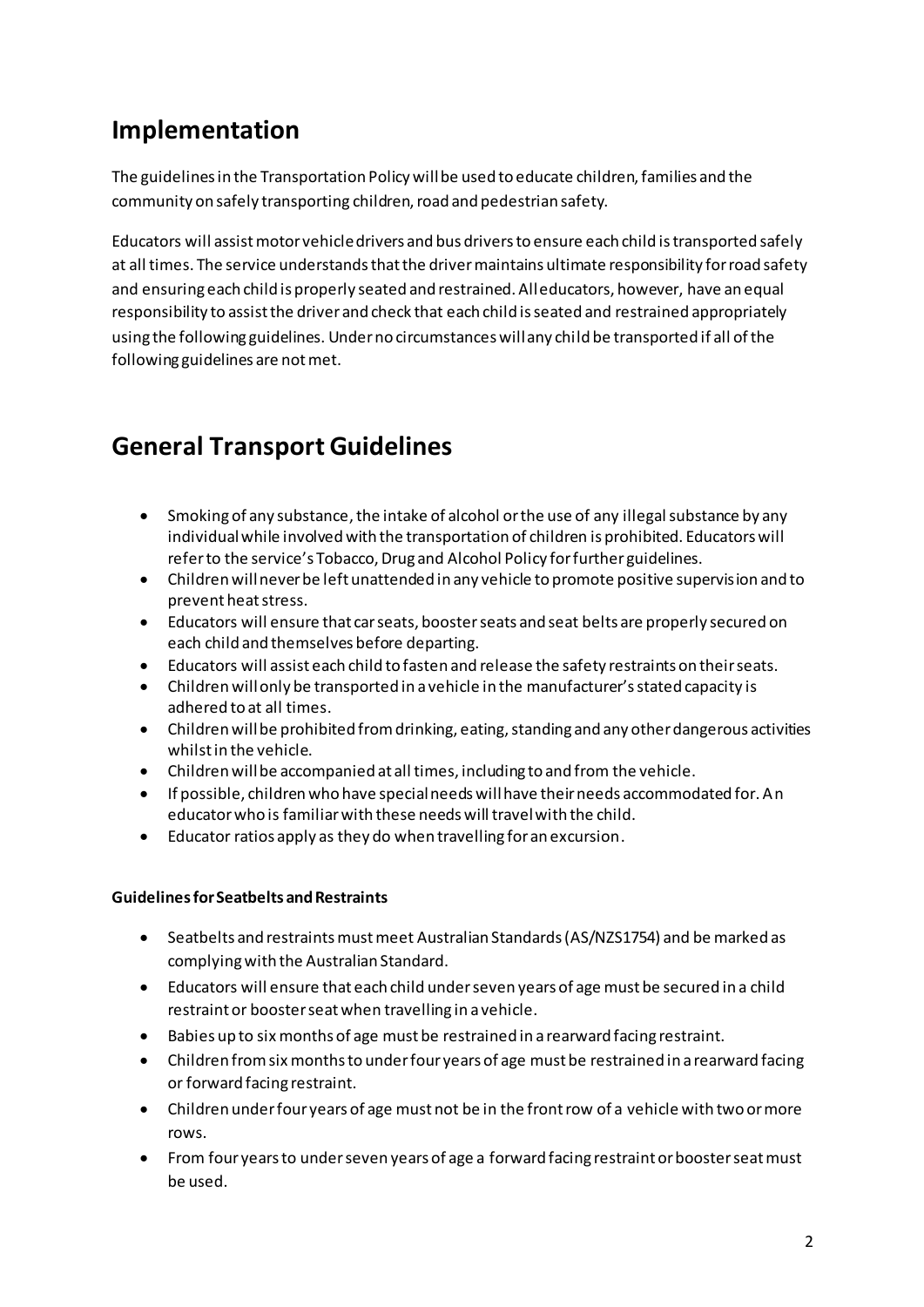- Children from four to under seven years of age can only sit in the front row of a vehicl e with two or more rows when all other seats are occupied by children of a lesser age in an approved child restraint.
- The ages specified above are a guide for the safety of each child. If a child is too small for a restraint specified for their age, they should be kept in their current restraint for as long as necessary.
- If a child is too large for a restraint specified for their age, they may move to the next level of restraint.
- Child restraints purchased overseas do not comply with Australian Standards and they are not compatible with Australian vehicles.
- More information will be accessed as necessary using the following information
	- o <http://www.ors.wa.gov.au/>
	- o WA Office of Road Safety Contact Number 08 9323 4688

#### **Buses (more than 12 seats)**

- A driver of a bus, that is designed to seat over 12 adults (including the driver), is not required to ensure passengers, including those under 16 years of age are in a restraint.
- It is recommended that where a restraint is available, it should be worn.

#### **Small Buses (9 to 12 seats)**

A driver of a small bus (between 9 to 12 seats including the driver) providing a public passenger service under the Passenger Transport Act 1990 must ensure that:

- All passengers younger than 12 months are secured in a child restraint.
- All passengers aged over 12 months and under 16 years:
	- o occupy a seating position that is fitted with a suitable seatbelt, and
	- o not occupy the same seating position as another passenger, and wear the seatbelt properly adjusted and fastened.
- No passenger under 4 years old is in the front seat and a child 4 years or older but under 7 years may only sit in the front row if all of the other seats in the row or rows behind the front row are occupied by passengers who are also under 7 years old.
- A driver of a small bus not providing a public passenger service under the Passenger Transport Act 1990 is required to fully comply with the child restraint laws and must ensure that all passengers under 7 years old are appropriately restrained in an approved child restraint or booster seat.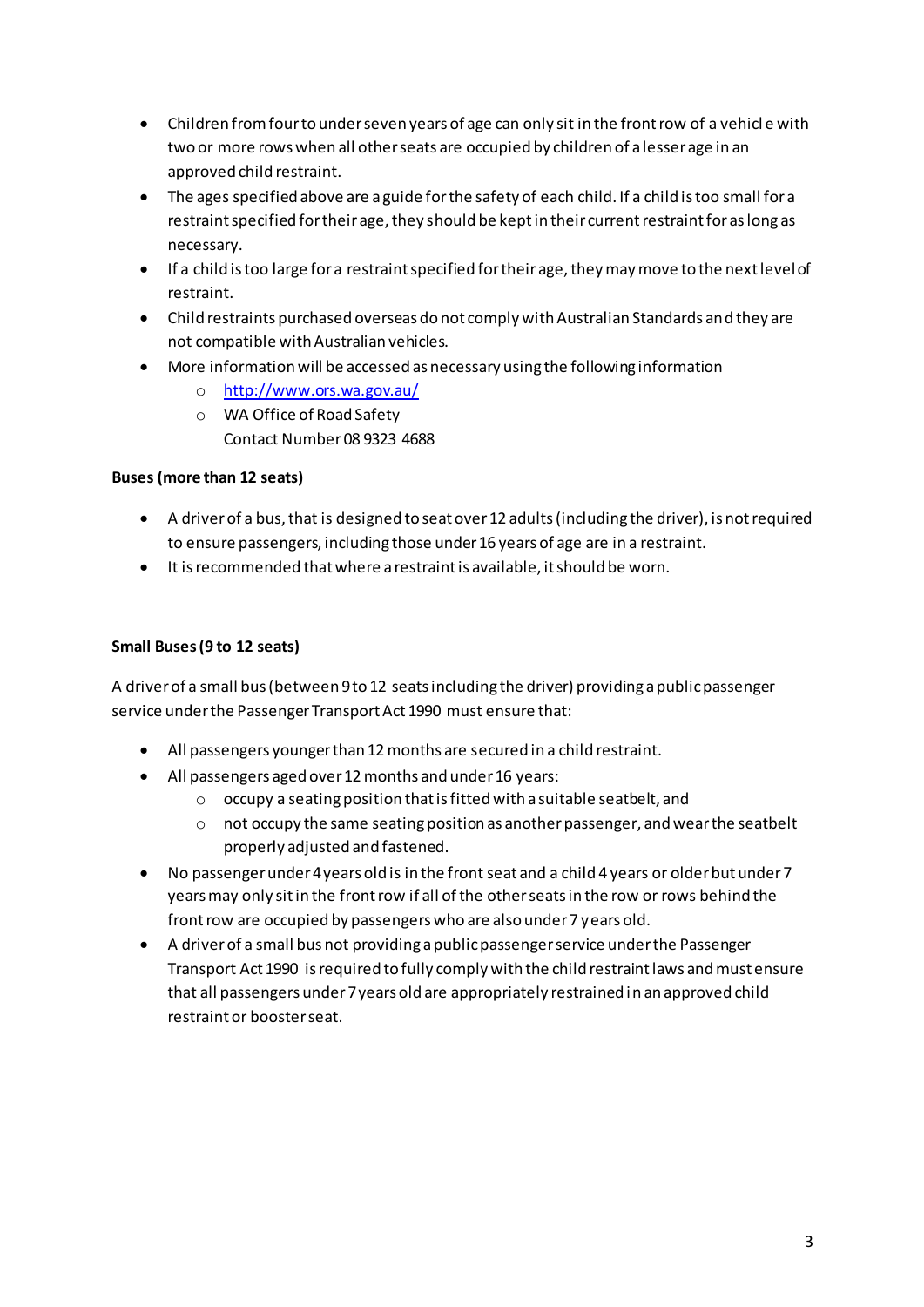#### **Medical Exemptions**

- Children are exempt from wearing a child restraint if they hold a medical certificate signed by a medical practitioner which certifies that the child should not, for medical reasons, be restrained while travelling in a motor vehicle.
- Generally, if a child is unrestrained within a vehicle on medical grounds, they must travel in a rear seat. However, if the medical certificate signed by a medical practitioner certifies that the child should not, or cannot, for medical reasons, travel in a rear seat, then the child may sit in the front row.

#### **Vehicles**

- Only insured, licensed and vehicles with a high level of maintenance will be used.
- The vehicle will have a First Aid Kit inside it and emergency contact details for all children and educators in the vehicle.
- A mobile phone will be available in case of emergencies.

#### **Drivers**

- Drivers must be legally-licensed.
- Learners or Provisional licence (P-Plate licence) holders will not be allowed to drive the bus
- Drivers will meet staff qualifications and must be able to pass a criminal history check.
- Drivers will hold first aid certificates.
- Drivers will drive legally and follow road rules at all times.
- Drivers will not be included in the educator ratios.
- Drivers will not be talking on a mobile phone at any time, including hands free systems, and loud music will not be played to prevent distractions.
- The Nominated Supervisor is responsible for collecting background check and driving histories of the bus drivers and updating this information annually.
- The Nominated Supervisor is responsible for ensuring the safety of the vehicle, insuring the vehicle and keeping it at a safe standard.

#### **Excursions**

• The service will follow the Excursions Policy at all times.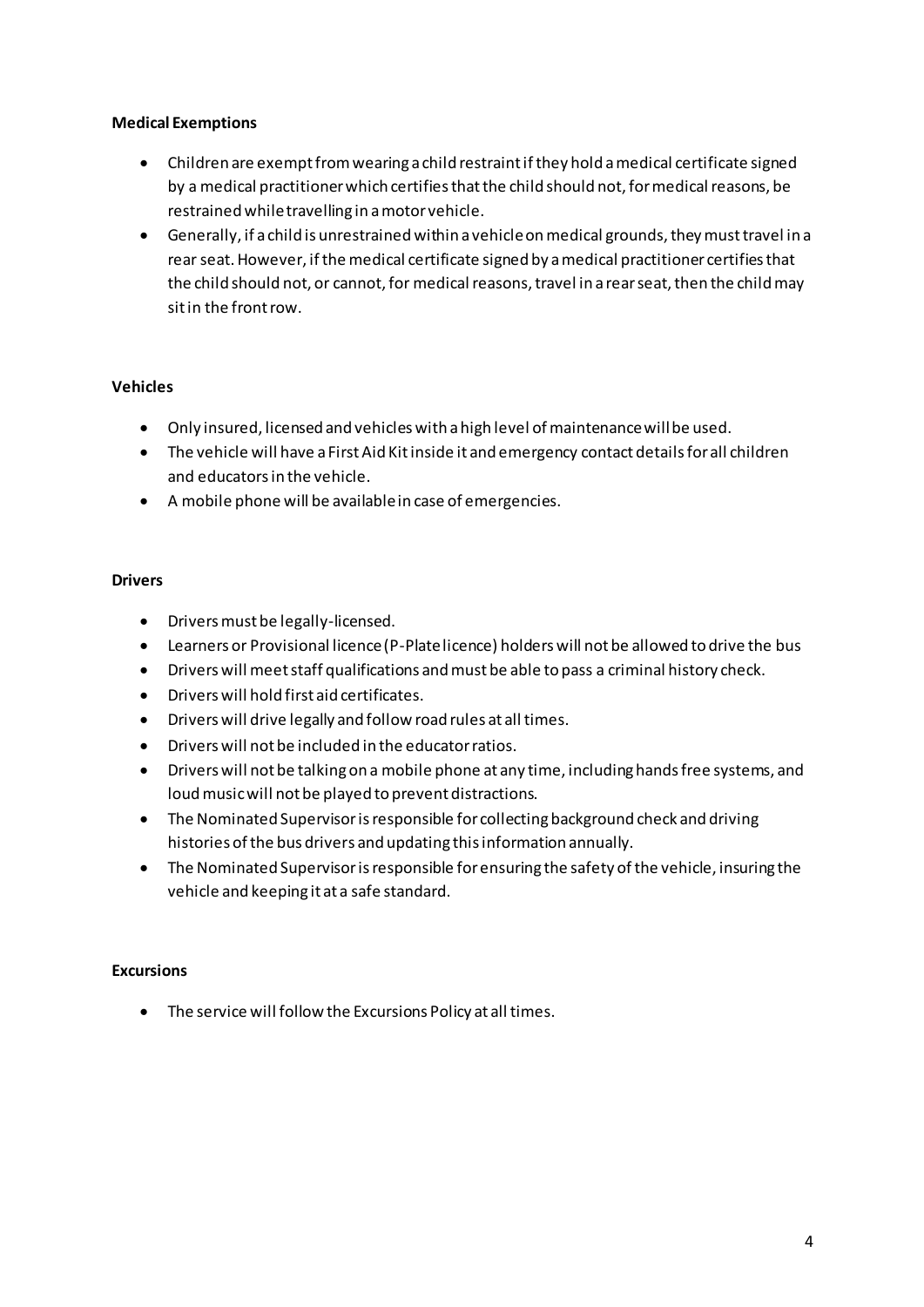# **Road Safety**

#### **Pedestrian Safety**

Based on KidSafe Australia's guidelines, our service recognises and will follow the following information –

• Children are vulnerable road users.

Although children may think they can handle crossing a road by themselves, remember that children:

- are easily distracted and focus on only one aspect of what is happening
- are smaller and harder for drivers to see
- are less predictable than other pedestrians
- cannot accurately judge the speed and distance of moving vehicles
- cannot accurately predict the direction sounds are coming from
- are unable to cope with sudden changes in traffic conditions
- do not understand abstract ideas such as road safety
- are unable to identify safe places to cross the road
- tend to act inconsistently in and around traffic

Children need to be accompanied and closely supervised by a parent or adult carer to keep them safer.

A simple way of doing this is to hold hands.

#### **Educators will use the following to guide education with families and the community –**

- Parents and caregivers have a key role in educating their children about road safety. Children learn about road safety largely by experience.
- Parents and adult carers have opportunities in day-to-day routines to discuss road safety with children on the way to the newsagent, local shop or going to school.
- Whenever crossing roads, it is an idea to talk about when and why it is safe to cross the road with your children so they can gain understanding about the broad range of factors involved.
- Anywhere where there is a potential for moving vehicles is a potentially dangerous traffic situation for children. This includes residential areas, car-parks, at traffic lights, along footpaths, zebra and other crossings, driveways, quiet streets, and busy streets.
- Children need parental/adult carer close supervision in and around traffic to make them safer.